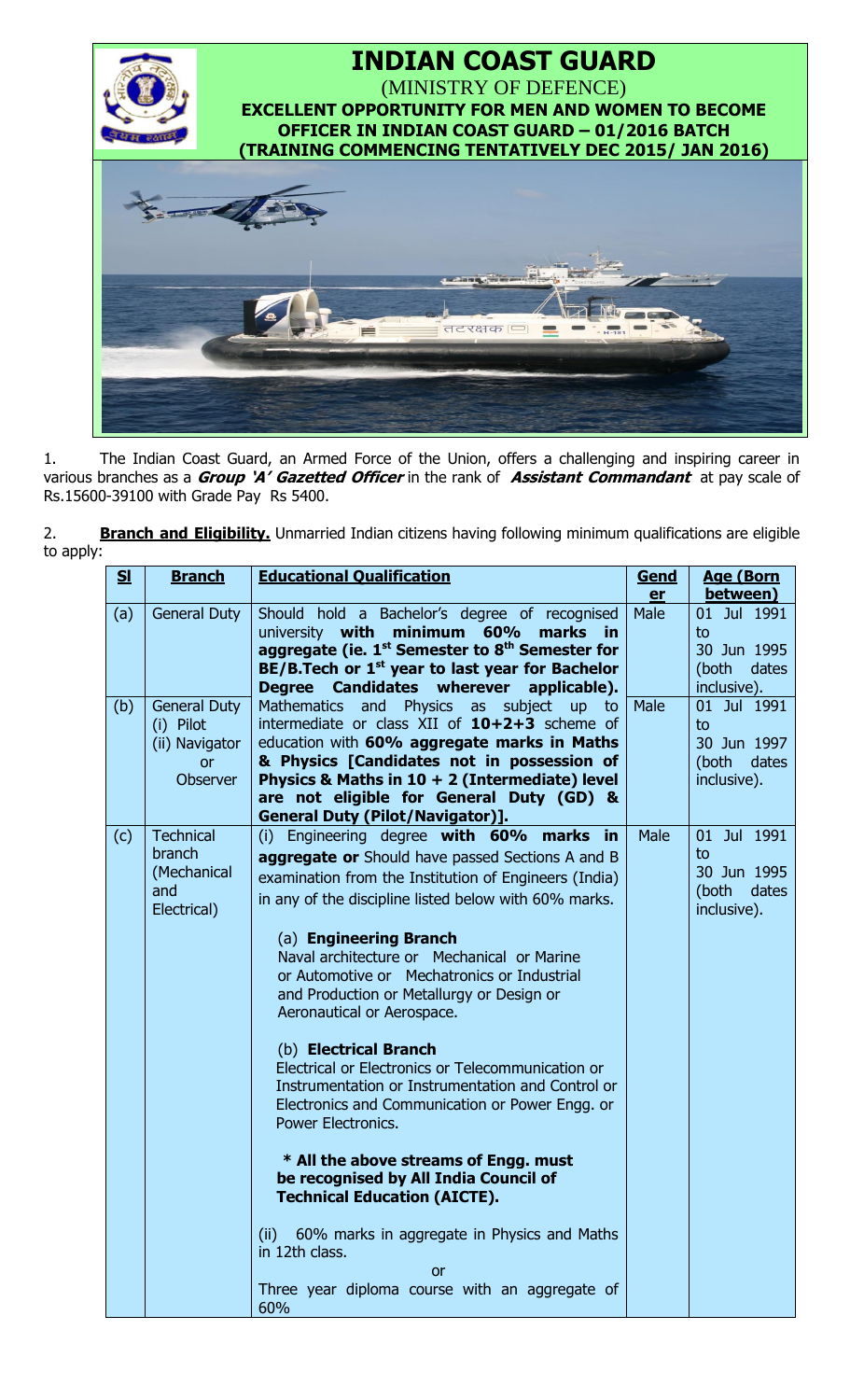| <b>Short Service Appointments</b> . Short Service Appointments as Assistant Commandant for<br>a period of 08 years, which may be extended to 10 years and further extendable upto |                    |                                               |        |             |  |  |  |
|-----------------------------------------------------------------------------------------------------------------------------------------------------------------------------------|--------------------|-----------------------------------------------|--------|-------------|--|--|--|
| 14 years.                                                                                                                                                                         |                    |                                               |        |             |  |  |  |
| (d)                                                                                                                                                                               | Pilots (Helicopter | $12th$ class pass with 60% marks in           | Male   | 01 Jul 1991 |  |  |  |
|                                                                                                                                                                                   | and fixed wing)    | aggregate and should possess current $/$      | and    | to 30 Jun   |  |  |  |
|                                                                                                                                                                                   | Commercial Pilot   | valid Commercial Pilot License (CPL)   Female |        | 1997 (both  |  |  |  |
|                                                                                                                                                                                   | License holders    | approved by DGCA on the date of               |        | dates       |  |  |  |
|                                                                                                                                                                                   |                    | <b>Preliminary Selection.</b>                 |        | inclusive). |  |  |  |
| (e)                                                                                                                                                                               | General            | Should hold a Bachelor's degree of            | Female | 01 Jul 1991 |  |  |  |
|                                                                                                                                                                                   | Duty(Women)        | recognised university with minimum            |        | to          |  |  |  |
|                                                                                                                                                                                   |                    | 60% marks in aggregate. Mathematics           |        | 30 Jun 1995 |  |  |  |
|                                                                                                                                                                                   |                    | and Physics as subject up to intermediate     |        | (both dates |  |  |  |
|                                                                                                                                                                                   |                    | class $XII$ of $10+2+3$ scheme of<br>or       |        |             |  |  |  |
|                                                                                                                                                                                   |                    | education with 60% aggregate marks of         |        | inclusive). |  |  |  |
|                                                                                                                                                                                   |                    | both subjects.                                |        |             |  |  |  |

**Note.(i) Maximum 5% relaxation in aggregate in the degree certificate only for SC/ ST candidates, NCC 'C' certificate ( 'A' grade) holders, Sports person of National level (Inter State & above) and Wards of Coast Guard uniform personnel deceased while in service. No relaxation for 12th class marks.**

**(ii) Coast Guard reserves the right to fix the cut off percentage for issue of PSB call up letters.**

### 3. **Additional Eligibility Criteria**

(a) The candidates failed in Pilot Aptitude Battery Test (PABT) or suspended from flying training at Air Force Academy are not eligible for Pilot branch however may apply for Navigator (Observer).

(b) The upper age limit for OBC/SC/ST is relaxable as per Govt. of India rules in vogue.

(c) Candidates withdrawn on disciplinary grounds from any other service training academy are not eligible to appear.

(d) Candidates should not have been arrested, convicted or prosecuted on criminal charges.

(e) Candidates appeared in the final year/ final semester exam and awaiting result may also apply provided they **should not have any present back papers**. Such candidates should be able to submit **provisional / original degree certificate issued by the University only at the time of Final Selection Board. The candidates even if recommended by the Final Selection Board will not be given appointment until they submit final mark sheet and Provisional/ Final degree certificates.**

### 4. **How to Apply.**

(a) Applications will be accepted only **'Online'** from **01 Jun to 10 Jun 2015** for the above branches**.** The important instructions for filling up of online applications are as follows:-

(i) The name of the **candidate, father/mother's name and date of birth** should be same as mentioned in the **10th class passing certificate**.

(ii) Indicate exact percentage of  $12<sup>th</sup>$  and Graduation marks upto two decimals and this is not to be rounded off.

(iii) Candidates to choose **any one venue** out of the options displayed.

(iv) Filling up of information like personal **email ID and Mobile number of the candidate is compulsory**. The date, time and venue of the test and other information will be informed through personal email ID.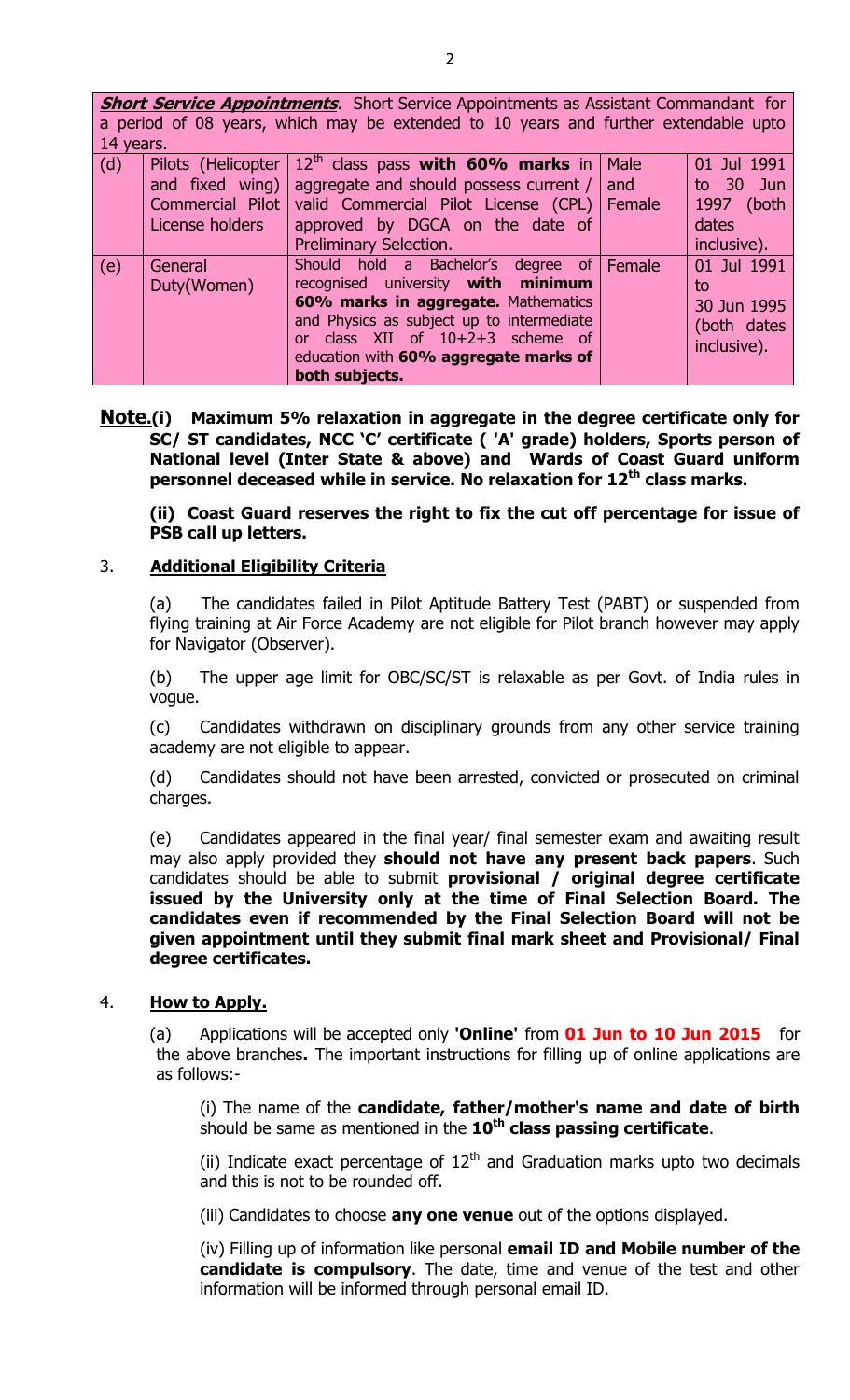(b) To fill up **"Online"** application the candidates need to logon to the Website **[www.joinindiancoastguard.gov.in](http://www.joinindiancoastguard.gov.in/)** and click on **opportunities** button. Read the instruction carefully and proceed as given below:-

# (i) Select the advertisement for **Recruitment of Assistant Commandant- (01/2016 Batch).**

- (ii) Select any one post to be applied from any one of the following: -
	- (aa) Asst. Commandant General Duty
	- (ab) Asst. Commandant General Duty (Pilot)
	- (ac) Asst. Commandant General Duty (Navigator/Observer)
	- (ad) Asst. Commandant General Duty (Women-SSA)
	- (ae) Asst. Commandant Technical (Electrical/Electronics)
	- (af) Asst. Commandant (Commercial Pilot License-SSA)
	- (ag) Asst. Commandant Technical (Mechanical/Aeronautical)

(iii) Click on the **'I Agree'** button and the **'Online Application'** will be displayed.

(iv) Proceed to fill the application (All **Star (\*)** marked entries are compulsory and to be filled).

(v) On completion of filling application, recheck your data entry details carefully once again prior clicking on the **Submit button**.

(vi) On successful submission of the online application a unique **Application/Registration number will be provided to the candidate**. Candidates must note down this application number for future reference and for retrieval / reprint of admit card. Applicants to take print out of the admit card through URL <http://joinindiancoastguard.gov.in/reprint.aspx> from **16 Jun to 26 Jun 2015** onwards post short listing of the online application. For candidates **NOT** meeting the eligibility criteria, a 'Rejection Slip, giving the cause of rejection with the Application Number' will be displayed. Short-listing criteria will be based on higher percentage of marks for a particular examination centre and the branch. SC and ST candidates will be given due weightage while short listing.

(vii) Candidates are required to **print two copies** of the application with roll number generated by the system. Both copies of the print out of application duly signed with photograph are to be carried by the applicant to the recruitment centre. Out of the above two copies, one copy enclosed with photocopies of all required documents i.e. class 10th certificate and mark sheet showing date of birth, 12th class certificate along with mark sheet showing subjects, Degree certificate showing percentage of marks, caste certificate wherever required and NCC 'C' certificate / games certificate duly attested by the Gazetted Officer shall be carried by the candidate and submitted at the examination centre. Second copy without any enclosure is to be kept with the candidate as an identity proof during the selection procedure. Any candidate who does not carry all these documents at the time of PSB shall not be permitted to appear in the exam.

### **Note**. **Candidate can apply for one branch only. Filling of multiple applications will result in cancellation of all applications of such candidates.**

**\* Last date for applying online: 10 Jun 2015**

5. **Schedule for Preliminary Selection Examination.** Candidates to reach the allotted venue at least 30 minutes prior to starting of Exam. The date and time of the examination will be intimated through candidates e-mail ID and Coast Guard website **[www.joinindiancoastguard.gov.in](http://www.joinindiancoastguard.gov.in/)** The Preliminary Selection will be conducted in Jun / Jul 2015 at following centres or any other centre promulgated by Coast Guard:-

(a) Coast Guard Regional Headquarters (West), Worli Sea Face, PO- Worli Colony, **Mumbai –** 400 030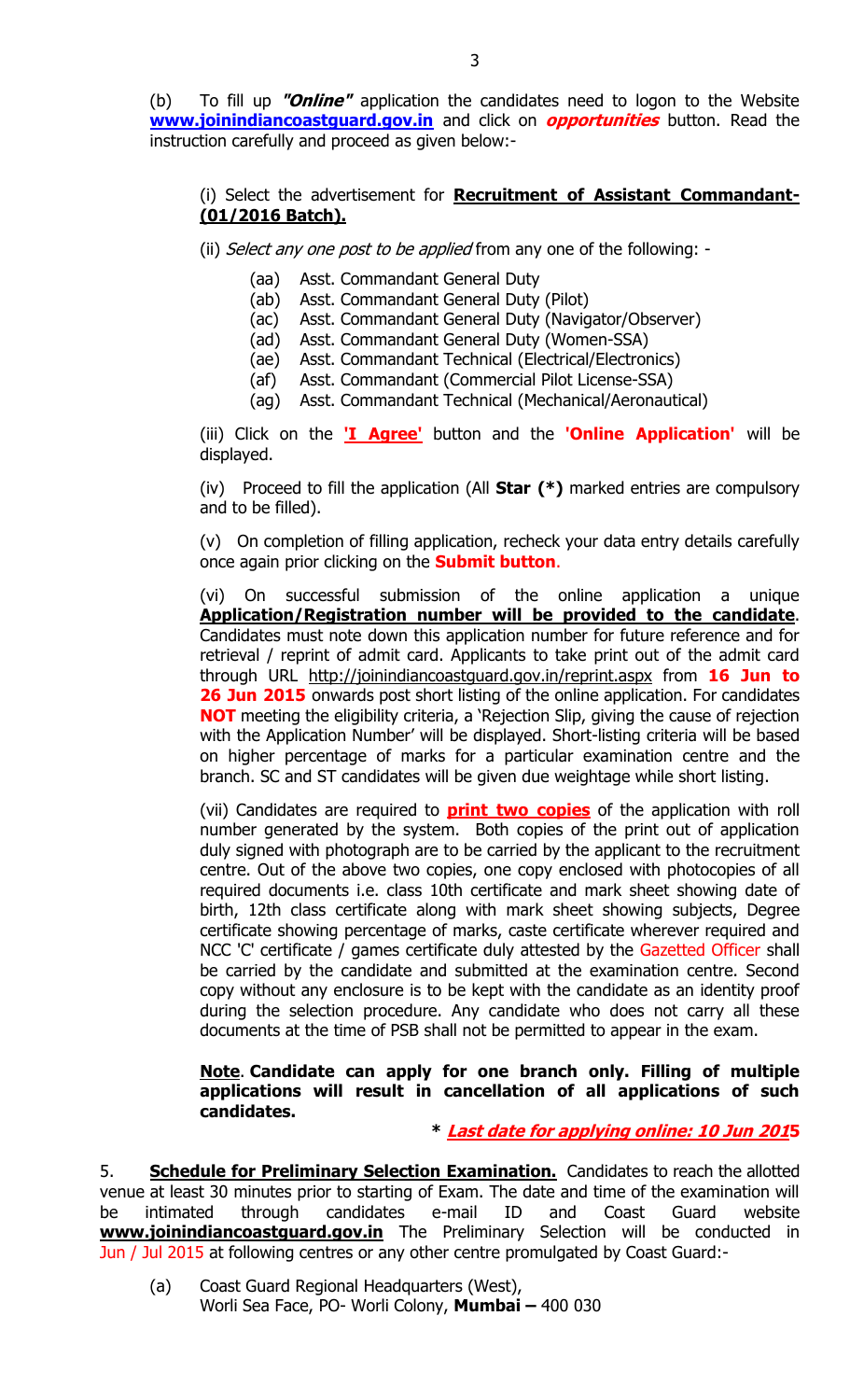- (b) Coast Guard Store Depot, CG Complex Near Kalmandapam Police Station, GM Pettai Road, Royapuram, **Chennai** – 600 013
- (c) Coast Guard Regional Headquarters (North East) Synthesis Business Park 6th floor, Shrachi Building, New Town Rajarhat **Kolkata** – 700 157
- (d) Coast Guard Selection Board A-1, Sector-24, Opposite HCL Technologies Ltd. District-Gautam Budha Nagar, **Noida**, UP – 201 301

### **Note** - **The Changes in address of recruitment centre if any will be promulgated through the Coast Guard Recruitment website.**

## 6. **Selection Procedure.**

(a) **Short listing of Applications**. Short listing criteria will be based on higher percentage of marks in the qualifying examination and the qualifying cut off for a particular branch or centre may be increased more than 60% if more applications with higher % are received.

## **Stage -I**

(b) **Preliminary Selection**. Shortlisted candidates will be called for Preliminary Selection at given date and time which will consist of Mental Ability Test/ Cognitive Aptitude Test and Picture Perception & Discussion Test (PP&DT). The aptitude test will be in English only and will be objective type. During PP&DT the candidates are expected to speak and discuss in English. However they are free to speak in Hindi if they wish to do so. **Date/ time and venue of Preliminary Selection once allotted will not be changed at any stage**. Candidates are required to appear at the Venue with the following documents:-

- (i) Two copies of computer generated pre-filled online application form with recent colour passport size photo affixed.
- (ii) Original pass certificate and mark sheet of  $10^{th}$  class.
- (iii) Original pass certificate and mark sheet of  $12<sup>th</sup>$  examination.
- (iv) Original Degree Certificate with all semester / years mark sheets of BE /BTech /Graduation with CPA/GPA conversion for percentage marks from university.
- (v) Proof of identity such as passport, driving license, voter I card, college ID card or any other photo identity proof.
- (vi) Caste Certificate (if applicable) in original as per Govt. of India format for OBC and State for SC/ST candidates.
- (vii) Current and Valid Commercial Pilot License (approved by DGCA) in original for Asst Commandant CPL entry only.
- (viii) Character certificate.

## **Note: (i) Candidates completed their Degree in 2015 must be in possession of Original / Provisional Degree issued by the University and Candidates completed their Degree in and before 2014 must be in possession of Original Degree issued by the University.**

**(ii) If not the candidate must be in a possession of "Non issuance of Degree Certificate" issued / signed from the concerned University only. No candidates will be permitted to appear in PSB without above documents in Original.**

**(iii) The CGPA should be corroborated with 60% of the total marks as issued from the University.**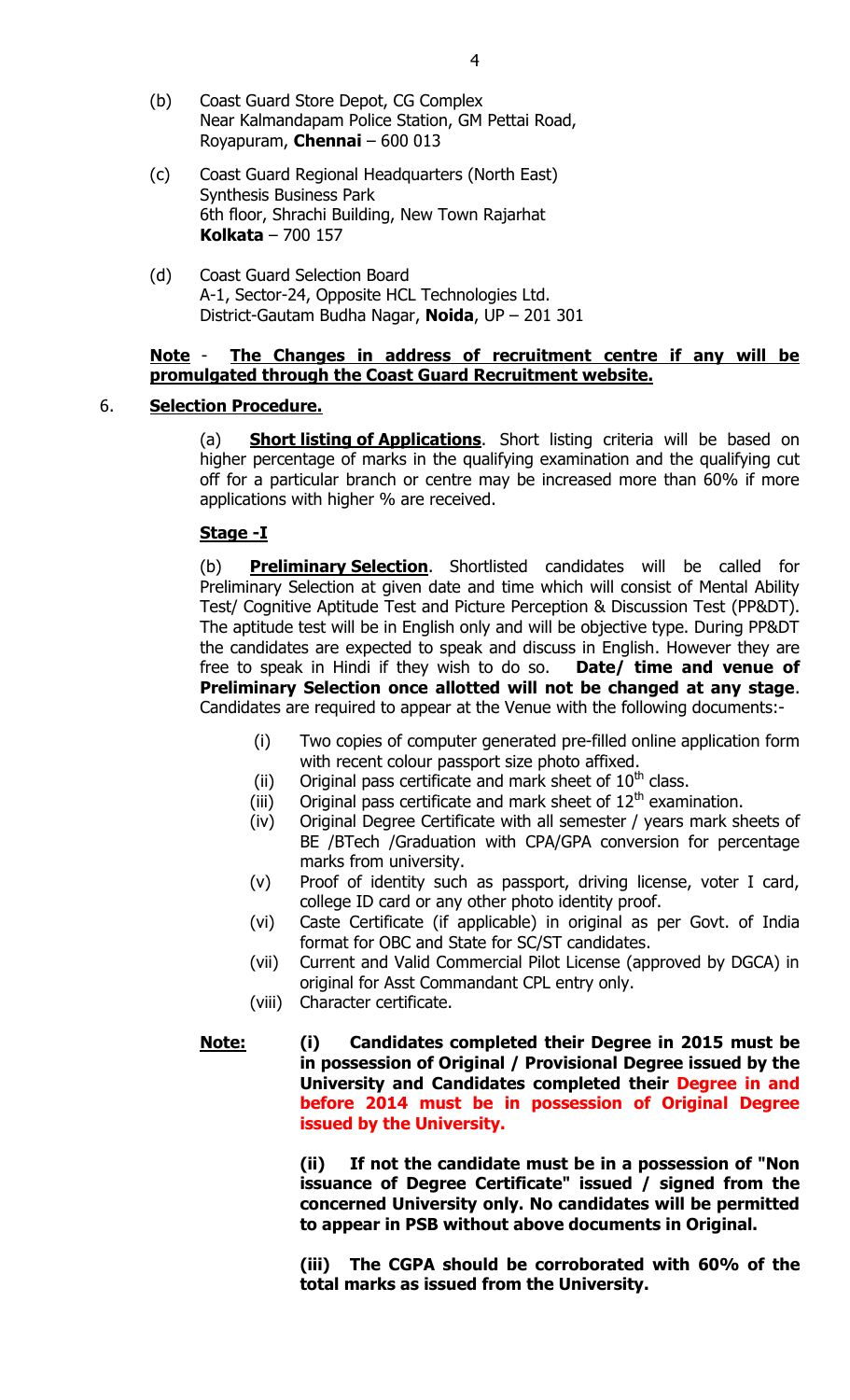(c) **Final Selection.** The candidates qualifying above Preliminary Selection will be called for Final Selection. The date and venue for Final Selection Board (FSB) will be uploaded on Indian Coast Guard website **[www.joinindiancoastguard.gov.in](http://www.joinindiancoastguard.gov.in/)** The Final Selection will consist of Psychological Test, Group Task and Interview (Personality test).

(d) **Medical.** All candidates recommended by Final Selection Board will undergo Medical examination at nearest Military Hospital. Candidates for GD (P/N) and CPL will undergo medical at AFCME, Delhi / IAM, Bengaluru**.**

(e) **PABT & CPSS.** GD (Pilot) candidates on qualifying FSB will be required to appear for PABTand CPSS at Dehradun / Mysore AFSBs. Those already qualified PABT & CPSS are to provide details of batch, Chest number and place while filling up PIQ forms during FSB.

(f) **Validity of Selection.** The candidate's selection pertaining to a particular batch is valid for that batch only. Qualified candidates whose names do not appear in the final merit list will have no rights for automatic selection for the next batch. Such candidates will have to undergo the selection procedure afresh provided that they meet the eligibility criteria for the fresh batch.

(g) **Reasons for Rejection.** The Candidature of a candidate can be rejected at any time during the process of selection if

(i) Having detected not meeting any of the above laid down criteria/ conditions of educational qualifications, age, submission of wrong information in the application or false certificates etc.

(ii) Act of indiscipline activities including Copying, Cheating, Malpractices or data recording during any of the testing procedures.

(h) **Merit List.** Qualifying the FSB or Recommendation in FSB does not confirm final selection. A merit list is prepared for the medically fit candidates on the basis of marks obtained by the candidates at FSB and depending on the availability of vacancies. The number of vacancies may vary from branch to branch and will be decided at a later date depending on the number of training vacancies available at the training establishments. The list of candidates selected on the basis of merit list will be uploaded in Coast Guard recruitment website **[www.joinindiancoastguard.gov.in](http://www.joinindiancoastguard.gov.in/)** during the month of Oct / Nov 2015.

# 7. **Medical Standards**

# (a) **Height.**

(i) Asst Commandant (GD) and Technical: 157 cms minimum. Reduction in height for candidates from hilly areas and tribal areas will be in accordance with the Central Govt. regulations.

(ii) Asst Commandant General duty (Women) : 152 cms.

(iii) Asst Commandant (Pilot) and Asst Commandant Commercial Pilot License (CPL) holders for Short Service Appointment (**Men/Women**): Minimum 162.5 cms and maximum 197 cms, leg length minimum 99 cms.

- (b) **Weight.** Proportionate to the Height and Age,  $\pm$  10 % acceptable.
- (c) **Chest.** Well proportionate, minimum expansion 5 cms.
- (d) **Eye Sight.** 
	- (i) Asst Commandant (GD)  $\bigcirc$  6/6 6/9 Uncorrected without Glass. and Asst Comdt GD(Women)  $\begin{bmatrix} 6/6 & 6/6 & - \end{bmatrix}$  Corrected with Glass.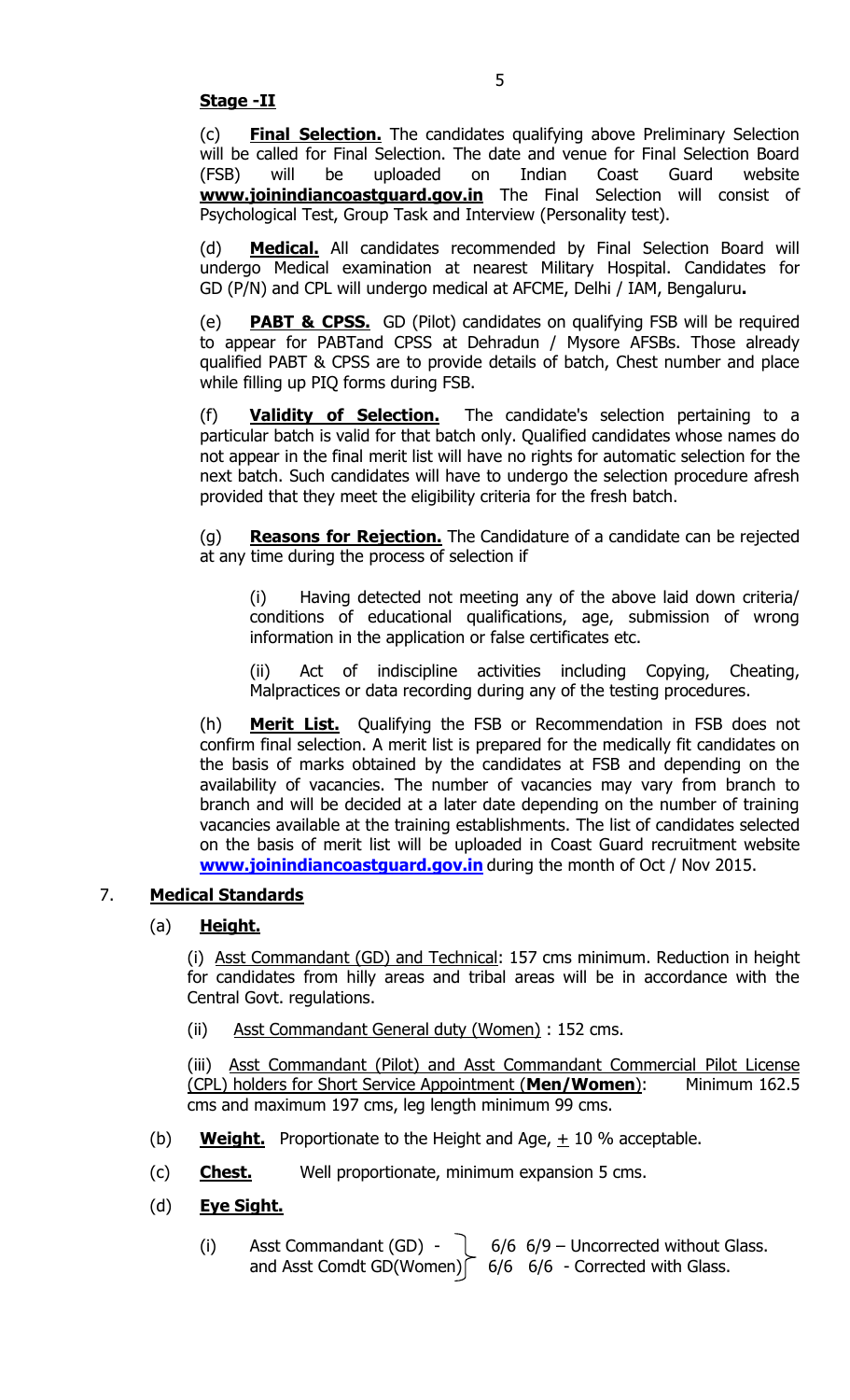| (iii) |                  | Asst Commandant GD(P/N) $\bigcap$ 6/6 in one eye and 6/9 in other |
|-------|------------------|-------------------------------------------------------------------|
|       | /CPL Holders SSA | $\int$ correctable to 6/6.                                        |

(iii) Asst Commandant (Tech)  $\bigcup$  6/36 6/36 – Uncorrected without Glass.  $6/6$  6/6 - Corrected with Glass.

**Note:** Candidates with above broad medical guidelines/ standards only to appear for the selection. No waiver will be considered for the above standards.The Coast Guard order on medical standards of the officers will be the final authority in case of any dispute.

8. **Travel Allowance**. Travel expenditure for SC / ST candidates who are not employed in the central / state Govt. and if the home station is beyond 30 Kms from the place of selection will be reimbursed second class rail fare, on production of original tickets at the time of Final Selection Board (Stage-II) only. **No TA will be paid to candidates appearing for the written qualifying test i.e. Stage-I (Preliminary Selection Board)** 

## 9. **General Guidelines**

(a) Candidates should be prepared to stay for 02 days for the Preliminary Selection for which they have to make their own arrangements.

(b) Candidates to regularly visit the CG Website **[www.joinindiancoastguard.gov.in](http://www.joinindiancoastguard.gov.in/)** for latest updates regarding change in examination dates, venues and any other information.

(c) Due limited vacancies Indian Coast Guard reserves the right to fix cut-off marks of the qualifying examination for applying and issue of call-up letters. No communication will be entertained on this account.

#### **(d) Mobile phones or any other electronic gadgets or pen cameras are not permitted during any test, examinations, group discussion and interviews etc.**

(e) Any change in the postal address after submission of application must be communicated by post duly quoting your Registration number, name and branch opted for.

(f) Original certificates should not be attached with the application form. Indian Coast Guard will not take responsibility for loss of original certificates, if attached with application. Photo should be pasted and not stapled. All certificates and relevant documents Xeroxed for verification along with original for PSB / FSB, must be duly attested by a Gazetted Officer (Govt. of India).

(g) In case of more number of candidates applying for one centre, a few candidates may be allotted other centre.

(h) The application and the original documents will be further scrutinized for eligibility prior to each test/ FSB, enrolment and the candidature may be cancelled if not found eligible in any respect.

## (j) **No enquiry will be entertained regarding recruitment / enrolment after a period of six months.**

# 10. **INDIAN COAST GUARD OFFERS YOU.**

 **Pay**. Pay Band-3 (Rs. 15600-39100) with Grade Pay Rs. 5400/-. The further promotions to the ranks will be as per the laid down promotion criteria. The pay scales for the various ranks are as follows:-

| <b>Rank</b>       | <b>Pay Band</b> | <b>Pay Scale</b>  | <b>Grade Pay</b> |
|-------------------|-----------------|-------------------|------------------|
| <b>Asst Comdt</b> | $PB-3$          | Rs. 15600-39100   | Rs. 5400         |
| Dy Comdt          | $PB-3$          | Rs. 15600-39100   | Rs. 6600         |
| Comdt(JG)         | $PB-3$          | Rs. 15600-39100   | Rs. 7600         |
| Comdt             | PB-4            | Rs. 37400-67000   | Rs. 8700         |
| <b>DIG</b>        | $PB-4$          | Rs. 37400-67000   | Rs. 8900         |
| IG                | PB-4            | Rs. 37400-67000   | Rs. 10000        |
| <b>ADG</b>        | <b>HAG</b>      | Rs. 67000 - 79000 |                  |